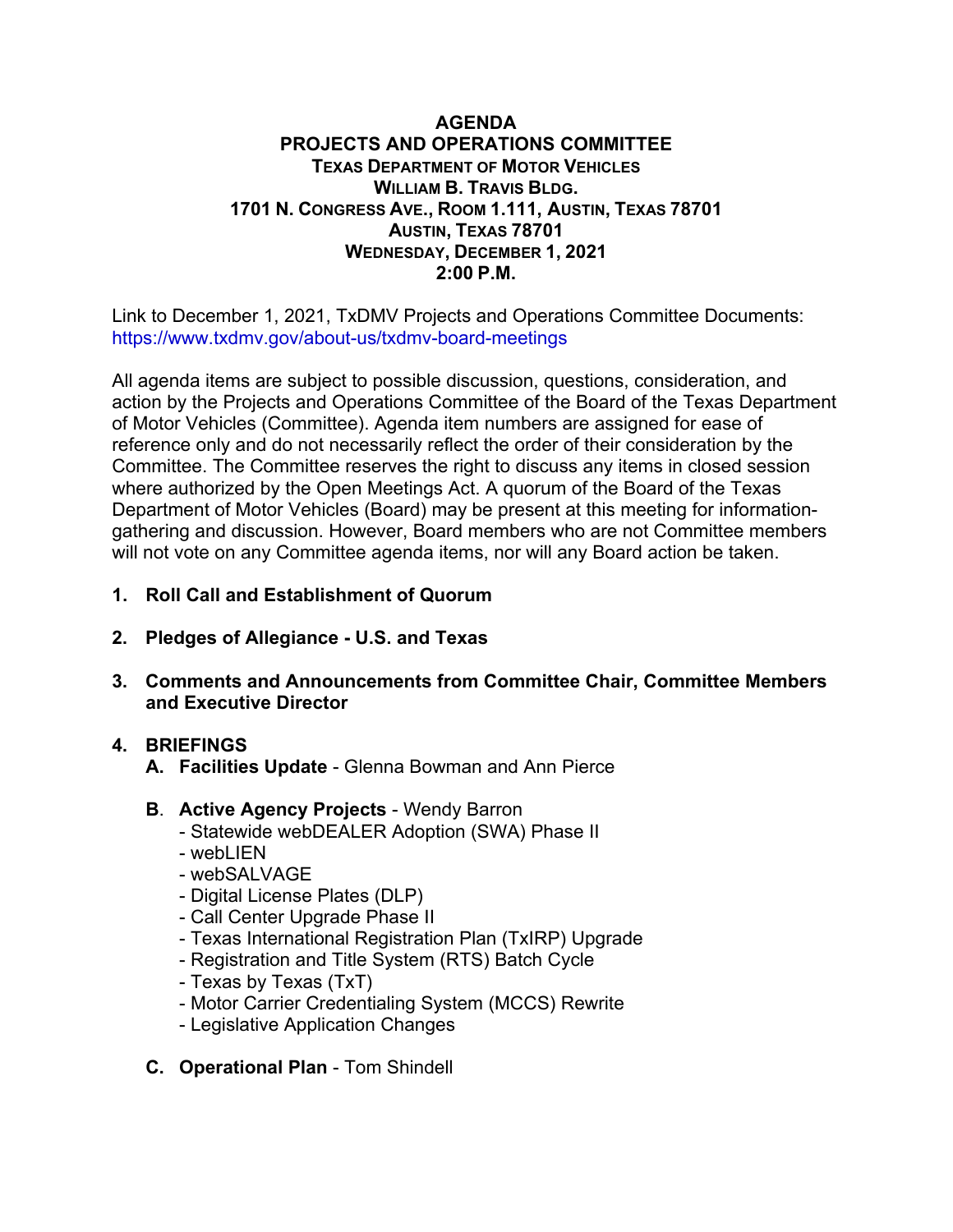## **D. Workforce Update** - Matthew Levitt

## **E**. **Ombudsman Activities** - Leah Leone

#### **F. Organizational Structure Update**

- i. Organizational Structure Update Overview Whitney Brewster
- ii. Compliance and Investigations Division Transferred to Enforcement Division - Brian Ge
- iii. Consolidation of Motor Carrier Division's Credentialing and Commercial Fleet Services Sections into the Motor Carrier Licensing and Registration Section - Jimmy Archer
- iv. License Plate Manufacturing Transferred to Vehicle Titles and Registration Division - Stefan Krisch

# **CLOSED SESSION**

- **5. The Committee may enter into closed session under one or more of the following provisions of the Texas Open Meetings Act, Government Code Chapter 551:** 
	- **Section 551.071** Consultation with and advice from legal counsel regarding:
		- pending or contemplated litigation, or a settlement offer;
		- a matter in which the duty of the attorney to the government body under the Texas Disciplinary Rules of Professional Conduct of the State Bar of Texas clearly conflicts with Government Code Chapter 551; or
		- any item on this agenda.
	- **Section 551.074** Personnel matters.
		- Discussion relating to the appointment, employment, evaluation, reassignment, duties, discipline, and dismissal of personnel.
	- **Section 551.076** Deliberation Regarding Security Devices or Security Audits; Closed Meeting.
		- the deployment, or specific occasions for implementation, of security personnel or devices; or
		- a security audit.
	- **Section 551.089** Deliberation Regarding Security Devices or Security Audits; Closed Meeting.
		- security assessments or deployments relating to information resources technology;
		- network security information as described by Section 2059.055(b); or
		- the deployment, or specific occasions for implementation, of security personnel, critical infrastructure, or security devices.

## **6. Action Items from Closed Session**